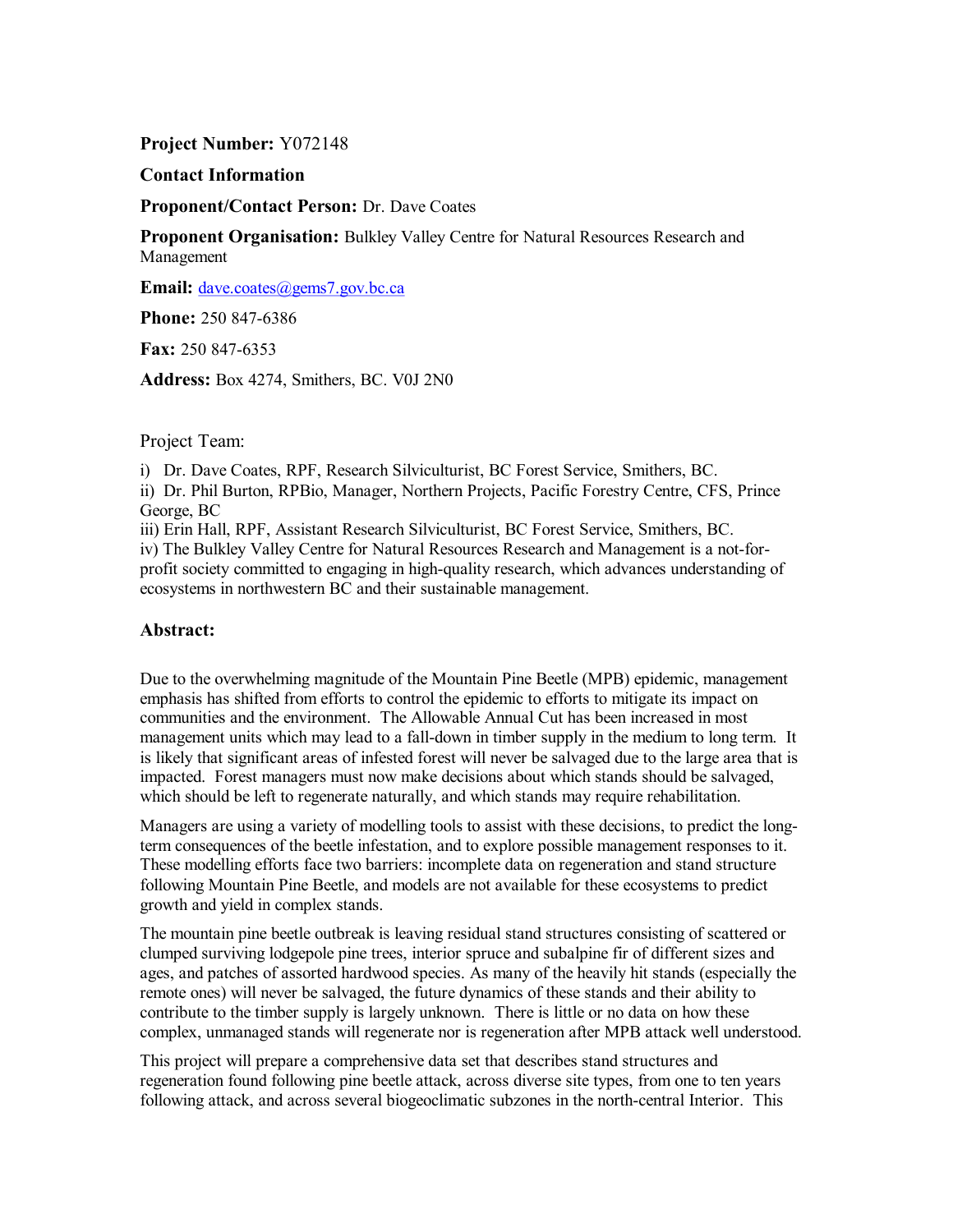data will have immediate application through the analysis and description of relationships between ecosystems, stand structure, and regeneration. The data will be collected so that it can be applied in various modelling environments to improve models of regeneration, growth and yield, and timber supply. Those models are widely applied in forest management, so the impact of improved data is widespread. The data will be collected so that it can specifically be used in models that are currently being applied in the study area. Models used for Sustainable Forest Management Plans in the Lakes and Morice IFPA area can be updated with the data that is collected, with a focus on successional pathways and growth and yield. This dataset will also be used to refine tree recruitment models for use within SORTIE.

# **Objectives:**

The overall objectives of this project are to:

- 1. Quantify tree seedling recruitment across the full range of stand types affected by MPB in the northern interior. Two critical factors affecting recruitment success will be assessed: abundance of parent trees and seedbed substrate favourability.
- 2. Develop, test and parameterize non-spatial recruitment models for MPB damaged forests that can be incorporated into stand and landscape dynamics models.
- 3. Determine the relative importance of long-distance versus local dispersal.

The specific objectives for the 2006/2007 year are to:

- 1. Based upon analysis of  $1<sup>st</sup>$  year data, establish and measure required additional plots
- 2. Conduct the final data analysis
- 3. Complete the final report and undertake extension activities.

#### **Linkages:**

The project is not contingent on any other projects, but is closely linked and will benefit considerably from two other 2005/06 FSP projects:

- a) FSP Project Y061134, Deborah Cichowski, BV Centre, "Regeneration and Stand Structure in Stands in the East Ootsa and Entiako Areas after Infestation by Mountain Pine Beetles".
- b) FSP Project Y061184, Dr. Phil Burton, CFS, "Predicting Advanced Regeneration Density in Lodgepole Pine Stands in the Northern Interior of British Columbia".

Project Y061134 is providing data on regeneration from plots re-measured in 2005. Our current project and Project Y061184 are sharing data on recent and advanced regeneration.

#### **Deliverables and Extension:**

• Extension Plan

We identify three primary end user groups. First, the forest industry, government, and consulting foresters assessing the impacts of mountain pine beetle (including DFAM), preparing beetle management strategies and prioritising stands for harvest through Forest Stewardship Plans. Second, the Forests For Tomorrow Program which is preparing rehabilitation plans for MPB damaged stands. Third, the research and academic community interested in a mechanistic understanding of tree recruitment in forests. We will endeavour to make all groups aware of our work via personal contact and publications. Publications will be posted on the Bulkley Valley Research Centre website and the results will be circulated to our membership of over seventy decision makers, resource managers, and researchers. Further extension will be provided through a seminar as part of the seminar series hosted by the Bulkley Valley Centre for Natural Resources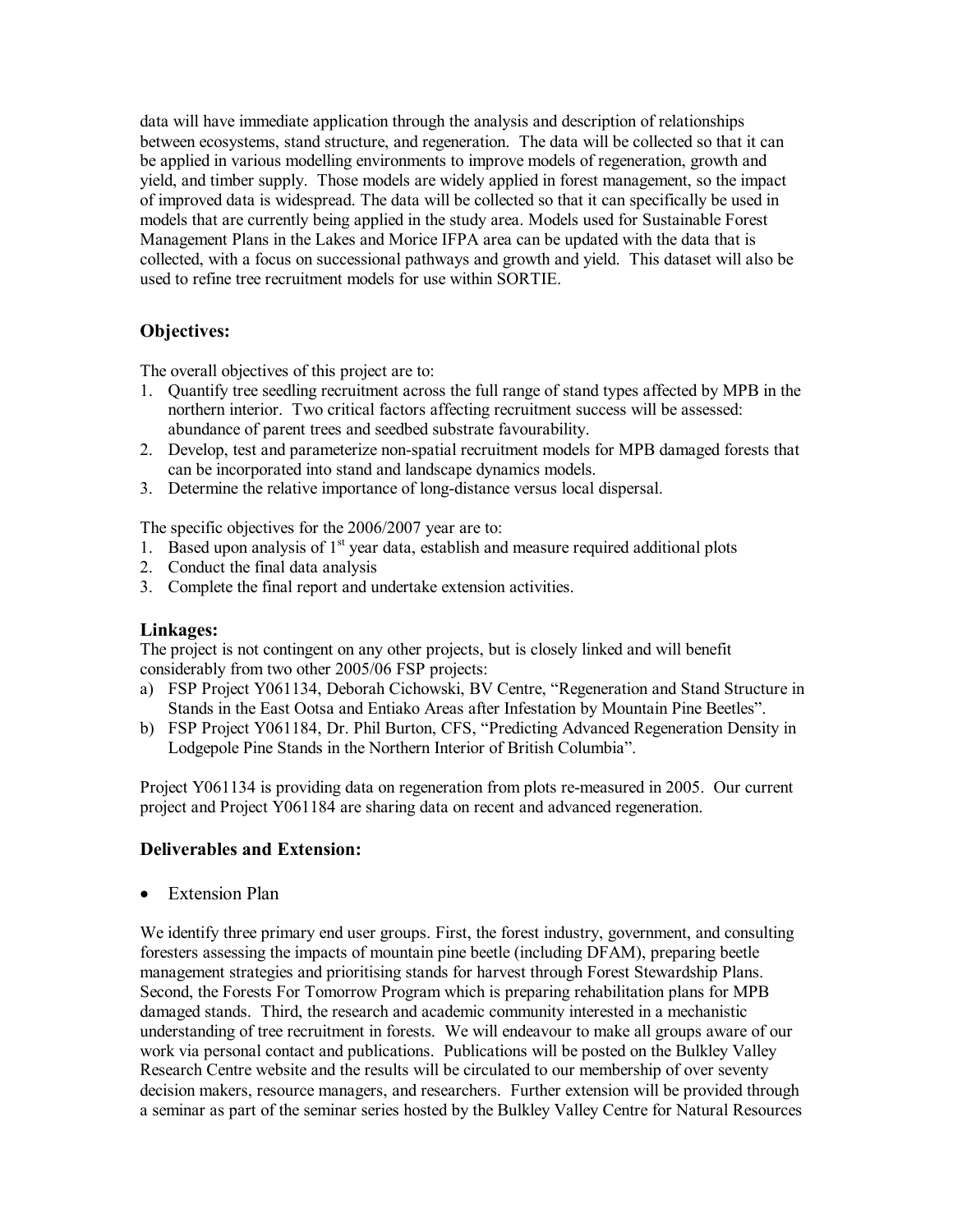Research and Management (audiences of between 20 and 40 per seminar). In addition, the results of the project will be provided to the annual Knowledge Transfer Session sponsored by the Morice/Lakes IFPA and be posted to the Bulkley Valley Centre for Natural Resources Research and Management web site: http://www.bvcentre.ca/. We will look for an opportunity to present results at a leading scientific conference.

- · Deliverables and Activities
- 1. An **Extension Note**.
	- · The target attendance is operational foresters preparing management plans and developing rehabilitation plans under the Forest For Tomorrow Program.
	- **Outcome**: As a result of this extension note, foresters developing plans in the northern interior will be aware of how MPB damaged stands are regenerating naturally.
- 2. A **Journal Paper**.
	- · The target attendance is researchers interested in regeneration issues and researchers developing recruitment sub-models in stand- and landscape-scale simulation models.
	- · **Outcome**: As a result of this journal paper, researchers will have a better understanding of the important processes controlling regeneration after MPB attack and will have parameter estimates for recruitment models that can be used in simulation models.
- 3. Presentations at **Workshops** and **Conferences**.
	- · We will present results from this study at 1 to 3 workshops and conferences in BC.
	- The target audience is 100 to 500 people, drawn from the research, government, industry and consulting communities
	- · **Outcome**: As a result of this extension activity the larger forestry community will be better informed about natural regeneration after MPB attack.
- · Extension Partners

All extension activities will be carried out by the Bulkley Valley Centre for Natural Resources Research and Management and the BC Forest Service. The BV Centre is a member of the FORREX network of research and extension providers. As part of that network, extension notes and reports will be linked to the Natural Resources Information Network managed by FORREX.

# **Project Progress:**

The project is proceeding well and no significant deviations or changes to the originally approved project have been required.